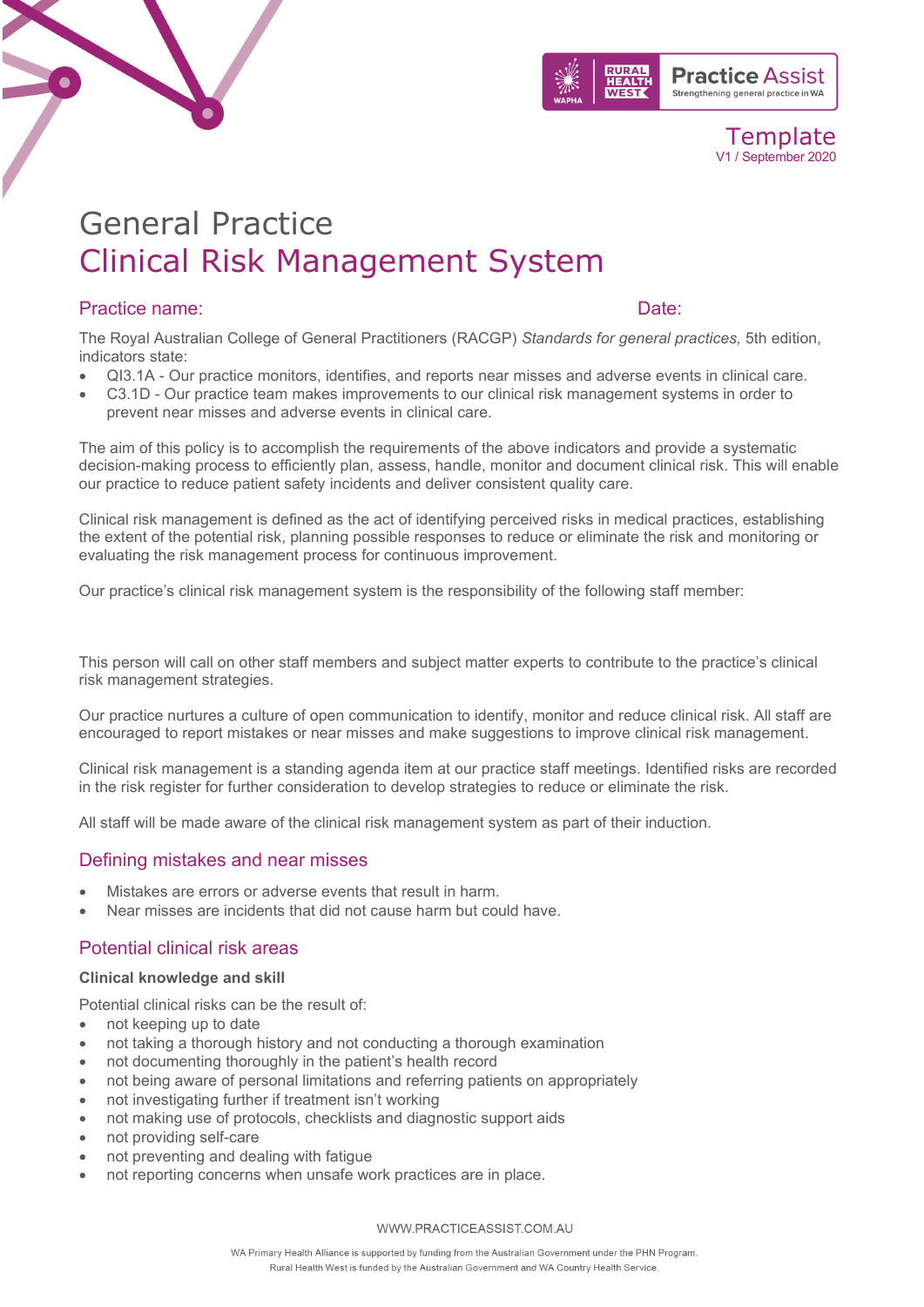



### **Communication**

Clinical risks can be minimised by:

- building a doctor-patient relationship based on trust and honesty
- listening to patients and showing empathy
- minimising interruptions during consultations
- managing unrealistic patient expectations
- communicating effectively with practice staff
- encouraging an environment in the practice where patients feel welcome and staff are skilled in all aspects of managing patients
- fostering strong relationships with colleagues and other health professionals involved in the care of patients
- keeping open channels of communication with the other health facilities that the practice interacts with (e.g. hospitals and radiology practices)
- managing adverse events or complaints in a way that does not leave patients feeling abandoned or ignored
- ensuring the consent process enables patients to understand the implications of proposed treatments, medications or procedures.

### **Systems**

To decrease medico-legal risk, systems can be fine-tuned to improve the:

- complaints handling process
- tracking of tests and referrals
- recording of appointments, cancellations and failures to attend
- infection control practices
- recruitment, training and management of staff
- management of confidential and private information.

# Potential risks to be considered

| Clinical knowledge and skills of<br>practitioners | Distractions (e.g. children in the<br>consultation room) | Recruitment and employment                        |
|---------------------------------------------------|----------------------------------------------------------|---------------------------------------------------|
| Inadequate health records                         | Interruptions during consultations                       | Inadequate skills of staff                        |
| Inadequate clinical handover                      | <b>Tiredness</b>                                         | Inadequate induction                              |
| <b>Medication errors</b>                          | Uncomfortable temperature<br>conditions                  | <b>Staffing levels</b>                            |
| Language and communication skills<br>or barriers  | Hunger                                                   | Lack of communication within the<br>practice team |
| Mental and physical health of<br>practitioners    | Not being present minded                                 | Breach of legislation/regulations                 |
| Practitioner-patient relationship                 | Running late                                             | Low staff morale                                  |
| <b>Cultural barriers</b>                          | Design, availability and<br>maintenance of equipment     | Not using three patient identifiers               |
| Infection control processes                       | Equipment disruption/failure                             | Not confirming contact details                    |
| Recall and reminder failure                       | Inadequate practice policies and<br>standards            | Time schedule pressures                           |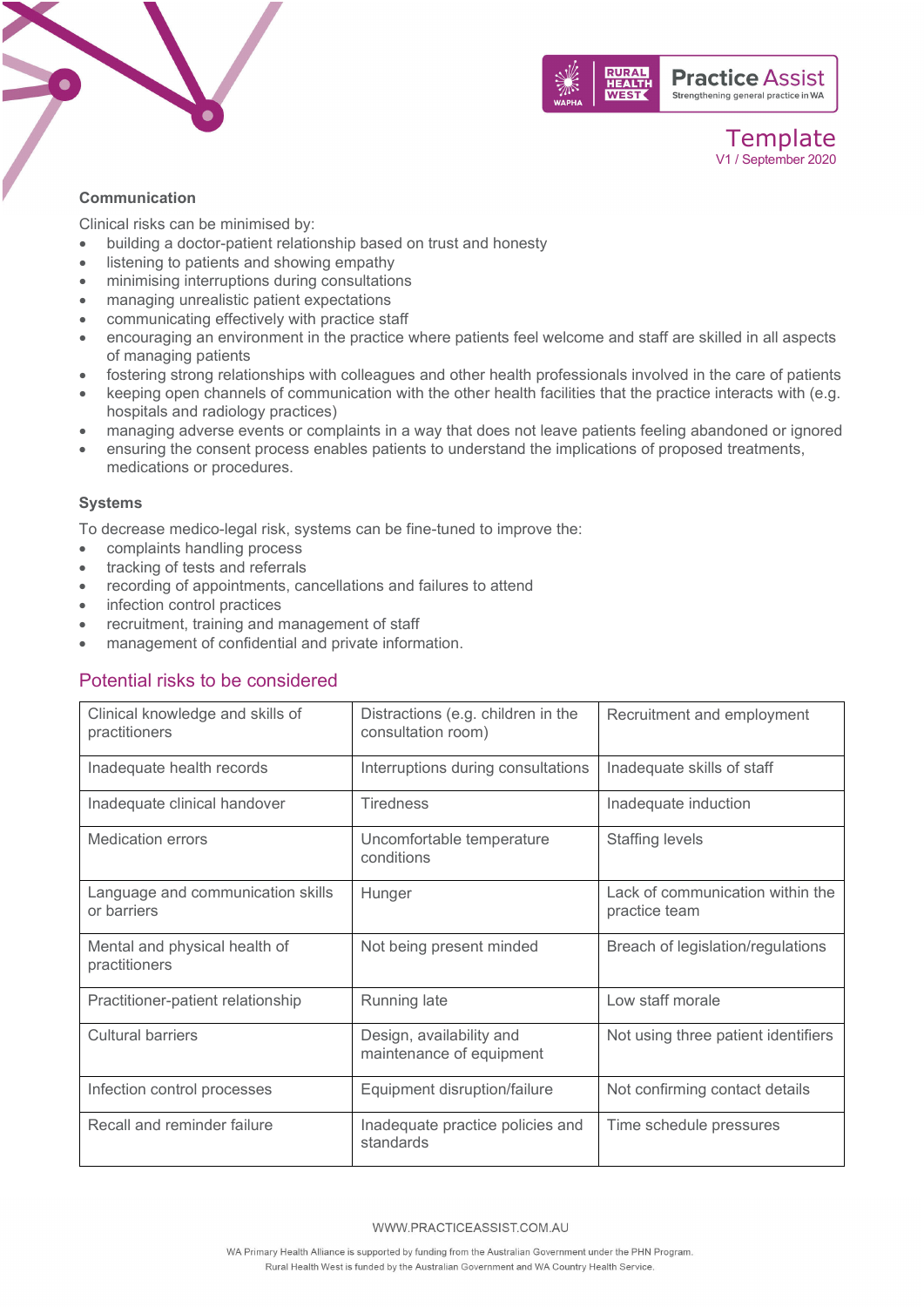





# Identifying risks

Our practice takes measures to identify risks through appropriate means by utilising the following tools:

- Checklists.
- Flow charts.
- Subject matter expertise.
- Surveys.
- Incident analysis.
- Brainstorming.
- Looking for common causes.
- Defining best practice of situations.
- Systems analysis.
- Third-party reports.
- Audit processes.
- Data trends.
- Functional/failure analysis.
- Patient feedback.
- Staff feedback.
- Staff performance reviews.

# Clinical audits

Our practice routinely conducts clinical audits as a quality improvement tool to assess if current practices meet best practice. The process involves identifying any areas of concern within our systems and highlighting what is working effectively. Audits are conducted on at least a yearly basis covering the following areas:

- Patient health records.
- Professional development and training.
- Staff performance appraisal.
- Equipment maintenance.
- Patient feedback.
- Sterilisation, calibration and validation of autoclave.
- CPR training.
- Recalls and reminders (e.g. cervical screening).
- Doctor's bag contents.
- Chronic conditions audit (e.g. patients with diabetes should be assessed at least every 12 months).
- Data quality (e.g. recording of allergies, adverse reactions, smoking status).
- Vaccine potency.
- Infection control.

The findings of clinical audits will be compared to previous audits of the same topics. Outcomes will be discussed at team meetings and staff will be invited to contribute opinions and ideas for improvement. Successes will also be recognised.

# Assessing risks

Our practice assesses risks by determining the likelihood of events occurring/recurring and the consequences of events occurring/recurring.

Factors to consider in relation to determining likelihood:

- The anticipated frequency of occurrence of the event.
- The working environment.
- The procedures and skills currently in place.
- Staff commitment, morale and attitude.
- History of previous events.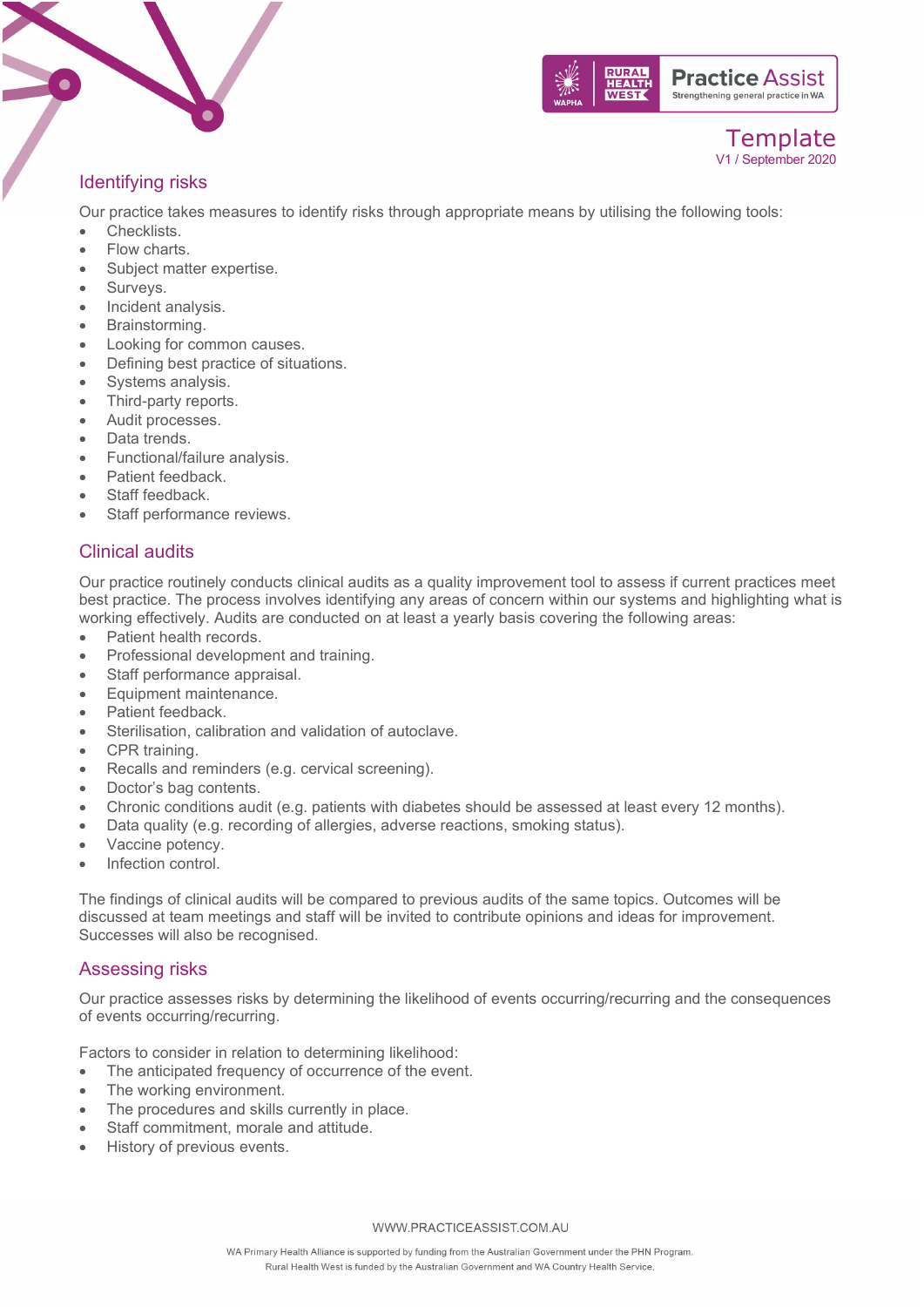



Factors to consider in relation to determining consequences:

- Separating minor risks from major risks.
- The consequences of the risks occurring/recurring.
- The impact on patients.

# Matrix for assessing risks

Our practice uses the following matrix to assess the level of risk.

|                            |                                            | Impact/consequences   |                                    |                                                     |                                                       |                                                   |
|----------------------------|--------------------------------------------|-----------------------|------------------------------------|-----------------------------------------------------|-------------------------------------------------------|---------------------------------------------------|
| <b>Likelihood</b>          | <b>Likelihood definition</b>               | No harm<br>to patient | Minor and<br>brief patient<br>harm | Patient<br>significantly<br>but briefly<br>affected | Patient<br>significantly<br>and adversely<br>affected | Patient<br>severely<br>affected<br>and may<br>die |
| Very unlikely              | No identified or known<br>incidents        | Low                   | Low                                | <b>Medium</b>                                       | <b>Medium</b>                                         | <b>High</b>                                       |
| <b>Unlikely</b>            | Few identified or known<br>incidents       | Low                   | Medium                             | <b>Medium</b>                                       | <b>High</b>                                           | <b>High</b>                                       |
| Likely                     | Some incidents have<br>been identified     | <b>Medium</b>         | <b>Medium</b>                      | <b>High</b>                                         | <b>Extreme</b>                                        | Extreme                                           |
| Very likely                | Several incidents have<br>been identified  | <b>Medium</b>         | High                               | <b>Extreme</b>                                      | <b>Extreme</b>                                        | <b>Extreme</b>                                    |
| <b>Extremely</b><br>likely | Multiple incidents have<br>been identified | <b>High</b>           | <b>Extreme</b>                     | <b>Extreme</b>                                      | <b>Extreme</b>                                        | <b>Extreme</b>                                    |

# Risk action priority

| Level of risk   | <b>Action</b>                                                      |
|-----------------|--------------------------------------------------------------------|
| Extreme         | Immediate action from senior management required to mitigate risk. |
| High and medium | Action required as soon as practical, do not ignore.               |
| Low             | Manage through lower level order risk control options.             |

# Risk management strategies

Our practice's risk management strategies include:

- Eliminate or avoid the risk (e.g. do not offer a particular service or procedure).
- Tolerate or accept the risk.
- Reduce the risk.
- Transfer the risk (e.g. outsource sterilisation or change to single use instruments).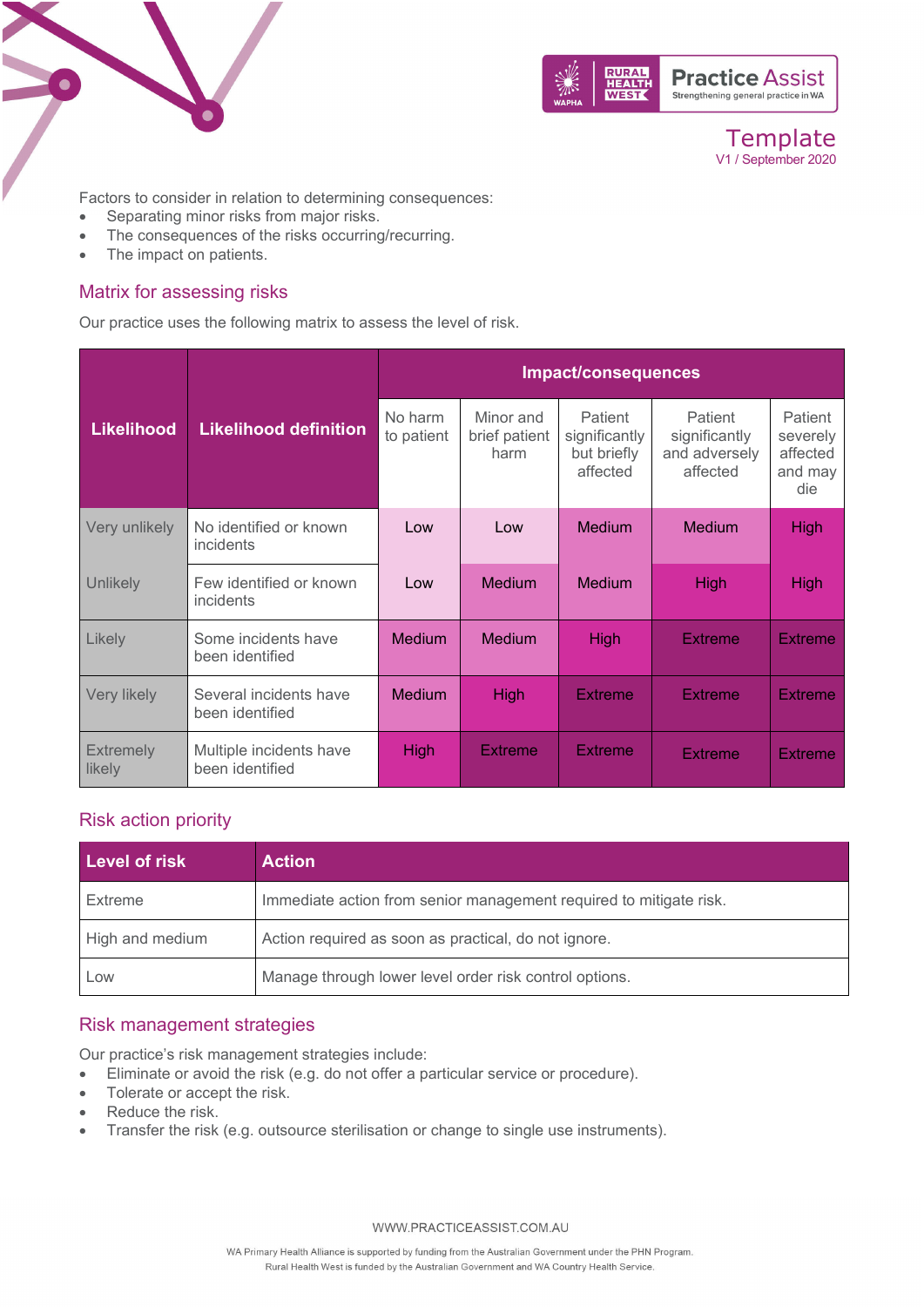





How our practice monitors and reviews the effectiveness of risk management strategies:

- Keep adequate records.
- Check the number of incident reports. Are they changing in number and/or nature? What can that tell us?
- Report any adverse events.
- Maintain an event/near miss register and complaints register.
- Maintain a risk register and associated risk management plan.

How our practice communicates the purpose, development and progress of risk management strategies:

- Discuss at practice meetings and invite feedback from staff members.
- Document the discussions for practice records.

How our practice evaluates the outcomes of risk management strategies:

- Did the action achieve the desired result/outcome?
- Is the improvement sustainable over time?
- Is there anything else that can be done for this activity/initiative/project? Is it complete?
- Is the best possible care/service being provided?
- Are staff aware of any resulting changes?
- Is there any relevant additional feedback from the practice team or patients?

# Risk register

Our practice maintains the following risk register which is reviewed and updated regularly.

| <b>Risk area</b> | <b>Risk description</b> | <b>Risk level</b> |
|------------------|-------------------------|-------------------|
|                  |                         |                   |
|                  |                         |                   |
|                  |                         |                   |
|                  |                         |                   |
|                  |                         |                   |
|                  |                         |                   |
|                  |                         |                   |
|                  |                         |                   |
|                  |                         |                   |
|                  |                         |                   |
|                  |                         |                   |
|                  |                         |                   |
|                  |                         |                   |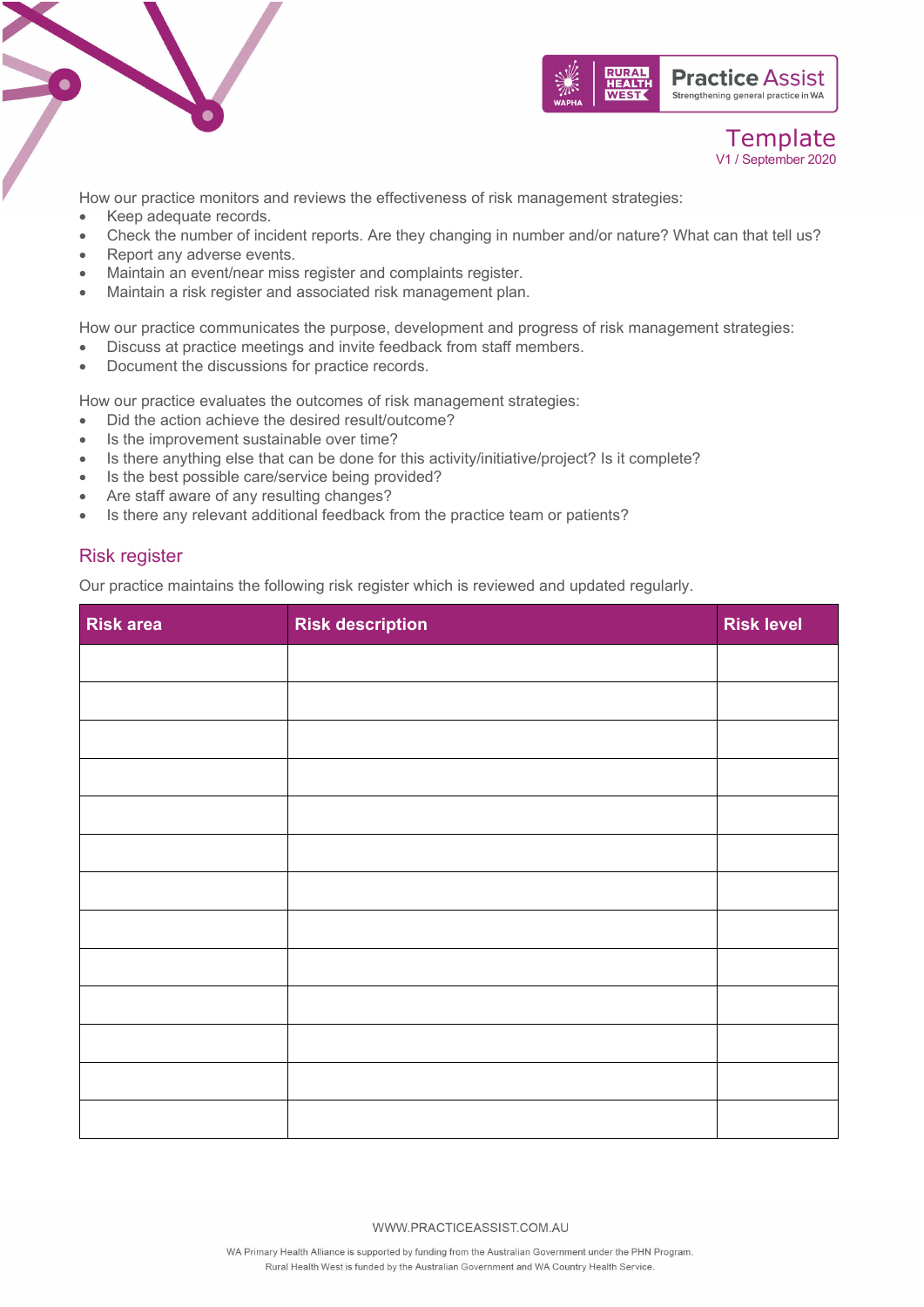

Risk strategies log

 $\bullet$ 

| <b>Description of</b><br>risk/s | <b>Corrective action</b> | <b>Follow up</b><br>action required | <b>Date</b><br>followed up | <b>Date</b><br>finalised |
|---------------------------------|--------------------------|-------------------------------------|----------------------------|--------------------------|
|                                 |                          | Yes<br>$\mathsf{No}$                |                            |                          |
|                                 |                          | Yes<br>$\mathsf{No}$                |                            |                          |
|                                 |                          | Yes<br>$\mathsf{No}$                |                            |                          |
|                                 |                          | Yes<br>$\mathsf{No}$                |                            |                          |
|                                 |                          | Yes<br>$\mathsf{No}$                |                            |                          |
|                                 |                          | Yes<br>No                           |                            |                          |
|                                 |                          | Yes<br>No                           |                            |                          |
|                                 |                          | Yes<br>No                           |                            |                          |
|                                 |                          | Yes<br>$\mathsf{No}$                |                            |                          |
|                                 |                          | Yes<br>$\mathsf{No}$                |                            |                          |
|                                 |                          | Yes<br>$\mathsf{No}$                |                            |                          |
|                                 |                          | Yes<br>No                           |                            |                          |
|                                 |                          | Yes<br>No                           |                            |                          |
|                                 |                          | Yes<br>No                           |                            |                          |
|                                 |                          | Yes<br>$\operatorname{\mathsf{No}}$ |                            |                          |
|                                 |                          | Yes<br>$\operatorname{\mathsf{No}}$ |                            |                          |
|                                 |                          | Yes<br>No                           |                            |                          |
|                                 |                          | Yes<br>$\operatorname{\mathsf{No}}$ |                            |                          |
|                                 |                          | Yes<br>$\mathsf{No}$                |                            |                          |